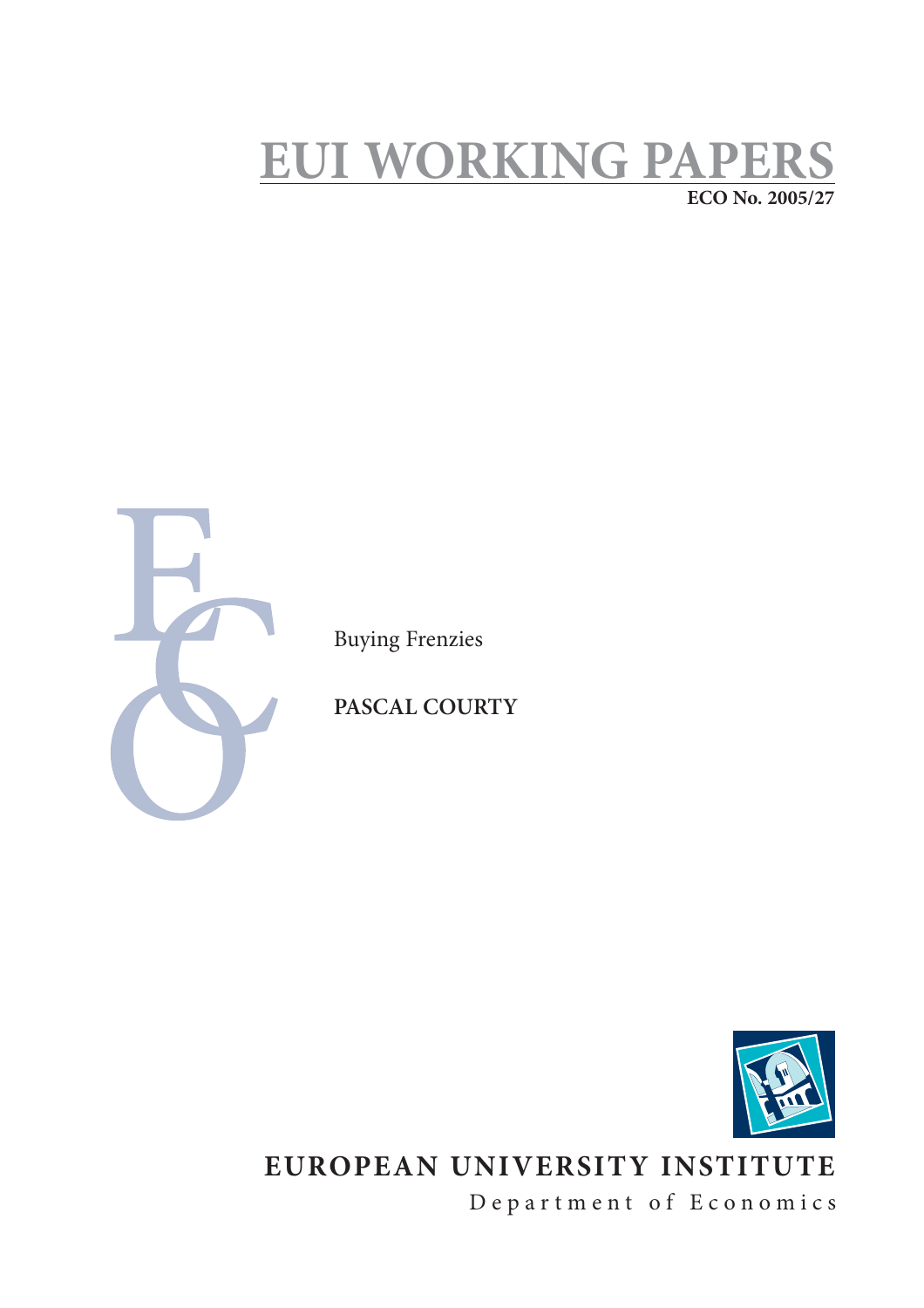## **EUROPEAN UNIVERSITY INSTITUTE DEPARTMENT OF ECONOMICS**

*Buying Frenzies*

**PASCAL COURTY**

EUI Working Paper **ECO** No. 2005/27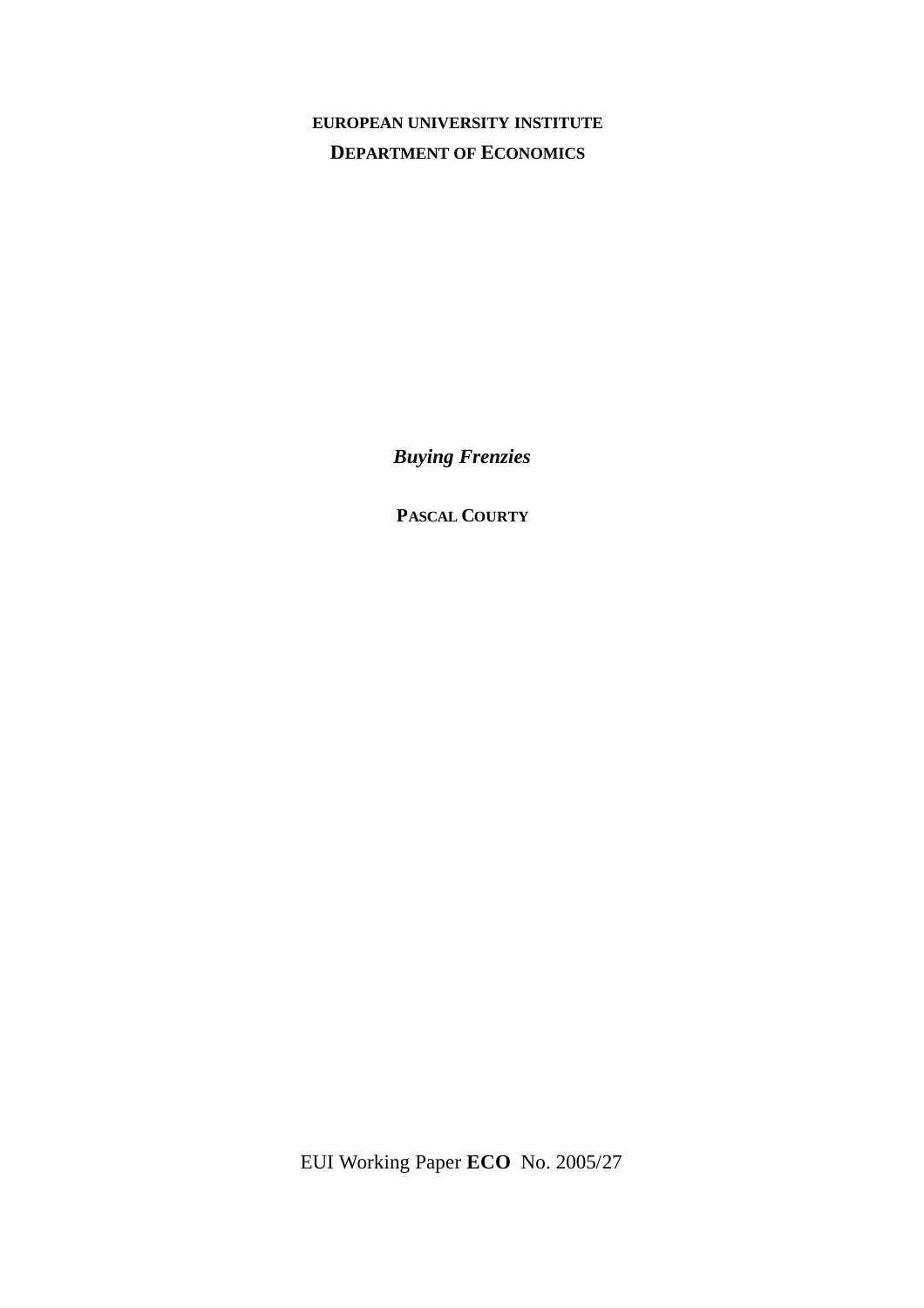This text may be downloaded freely only for personal academic purposes. Any reproductions, whether in hard copies or electronically, require the consent of the author. If cited or quoted, reference should be made to the full name of the author(s), editor(s), the title, the working paper, or other series, the year and the publisher.

ISSN 1725-6704

© 2005 Pascal Courty

Printed in Italy European University Institute Badia Fiesolana I – 50016 San Domenico di Fiesole (FI) Italy

http://www.iue.it/ http://cadmus.iue.it/dspace/index.jsp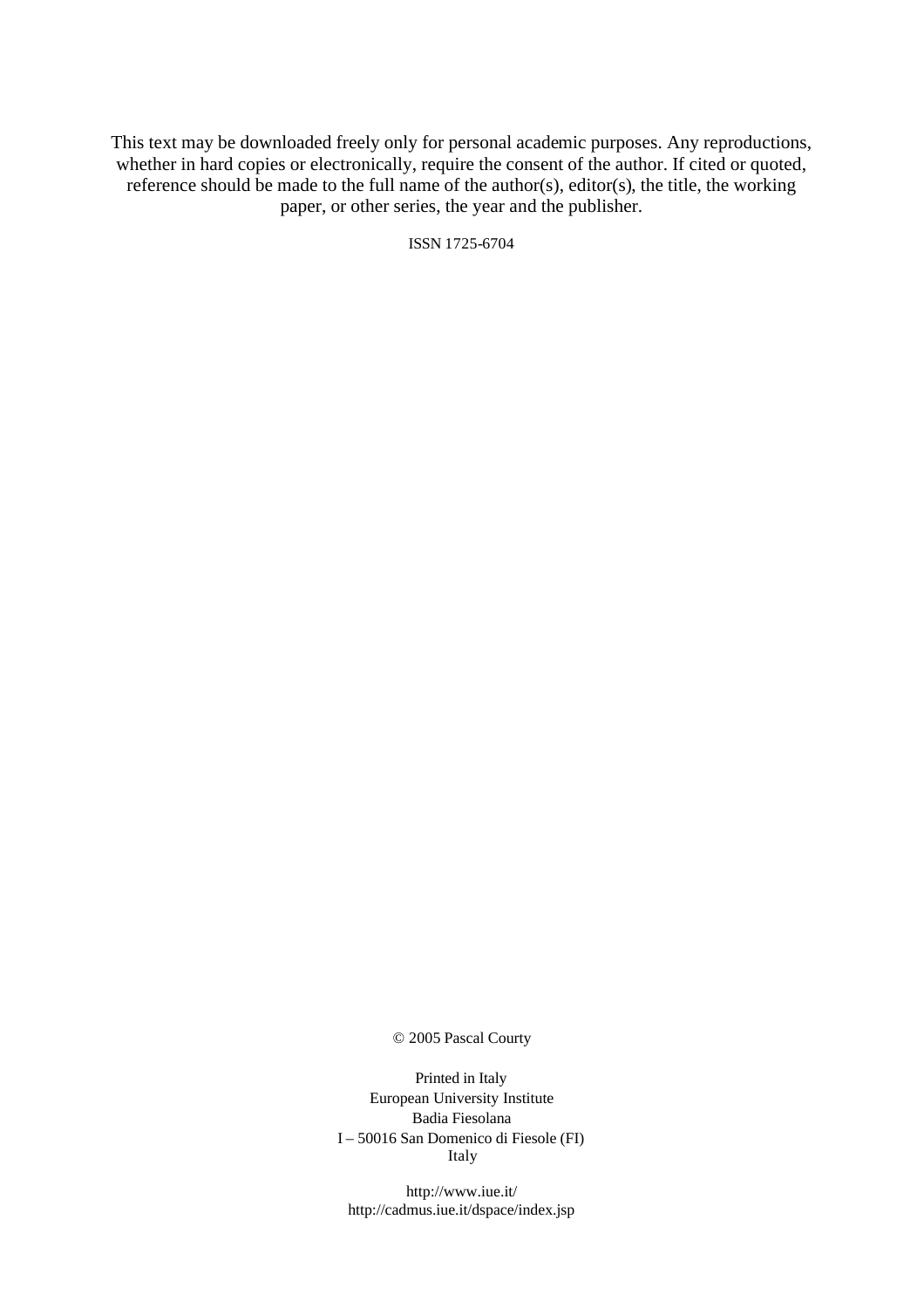## Buying Frenzies

Pascal Courty<sup>1</sup>

August 18, 2005

ABSTRACT: I extend DeGraba's model of buying frenzies. I identify conditions under which buying frenzies are the only possible equilibrium and under which rationing occurs in equilibrium.

KEYWORDS: Buying Frenzy, Rationing. J.E.L: D21, D42, D45.

<sup>1</sup>Department of Economics, European University Institute, Via della Piazzuola 43, 50133, Firenze, Italy. Comments welcome at pcourty@iue.it. I would like to thank Marco Galbiati, Andrea Gallice, Gregor Langus and Jochen Schanz.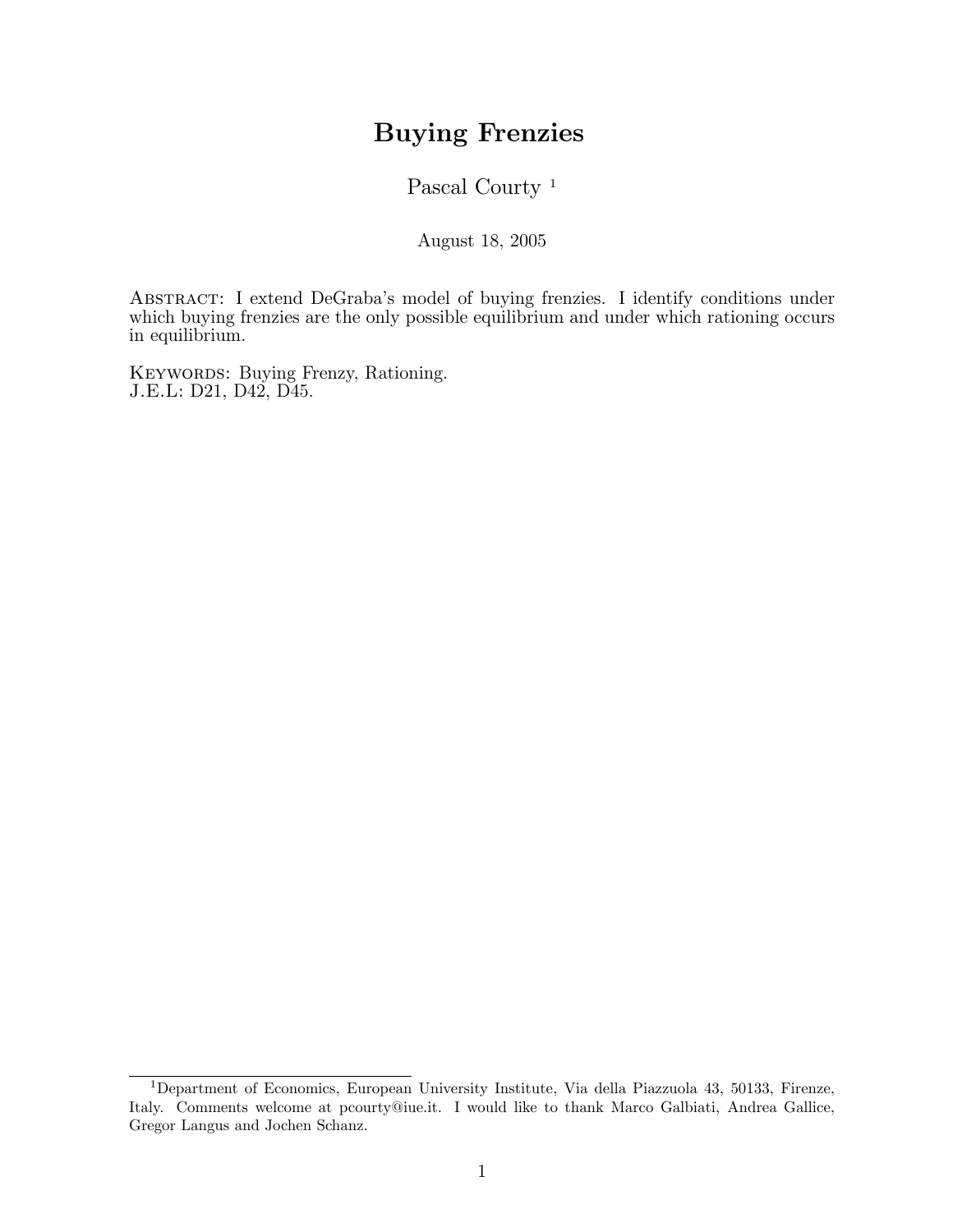Buying frenzies occur when some consumers rush to buy a product while those who wait are rationed out. Such phenomena happen, for example, in ticket concerts (Courty, 2004) and for the launch of some new products (DeGraba,1995). DeGraba argues that a candidate explanation is that consumers discover new information about their willingness to pay over time. A monopolist may create a buying frenzy to make sure that consumers buy before they become informed. DeGraba's main contribution is to identify conditions under which buying frenzies are the only possible equilibrium outcome. I derive two new results. First, I show that DeGraba's analysis does not hold when consumer valuations take continuous values. Second, one can restore DeGraba's results if one assumes that the monopolist may receive, in the event a frenzy does not take place, an outside option for the unsold production. A new implication is that rationing occurs only if the outside option is low or uncertain.

## 1 Model

The model is pictured in Figure 1. There are two periods. On the demand side, there is a continuum of N consumers with unit demands. In period 1, consumers have the same expected valuations  $\mu$ . Consumers privately learn their valuations in period 2. Consumer valuations are identically and independently distributed with cumulative distribution  $F(.)$  and density  $f(.)$ . F and f are continuous functions with support  $[v_L, v_H]$ and  $\int_{v_L}^{v_H} v f(v) dv = \mu$ . This demand specification is an approximation of a large market where consumers have idiosyncratic preferences that are discovered over time (Lewis and Sappington, 1994). On the supply side, a monopolist chooses output  $Q$  in period 1 and cannot produce more units in period 2. The marginal cost of production is  $M \le v_L$ . The monopolist then sets the period 1 price  $p_1$  and consumers can either buy or wait. If all output is sold at the end of period 1, the game ends. If no sale takes place in period 1, the producer receives with probability  $\alpha$  outside offer w for the unsold production. If the monopolist receives and accepts the offer, the game ends. Otherwise, the monopolist sets the period 2 price  $p_2$ . Those consumers who have not yet bought may buy. For simplicity, the monopolist and consumers are risk-neutral and do not discount. In the event of excess demand, consumers are served according to a rationing rule that is left unspecified. I assume that  $v > \frac{1-F(v)}{f(v)}$  for  $v \in [v_L, v_H]$ . I could replace this assumption with the assumption that the monopolist faces a Coase commitment problem in period 2.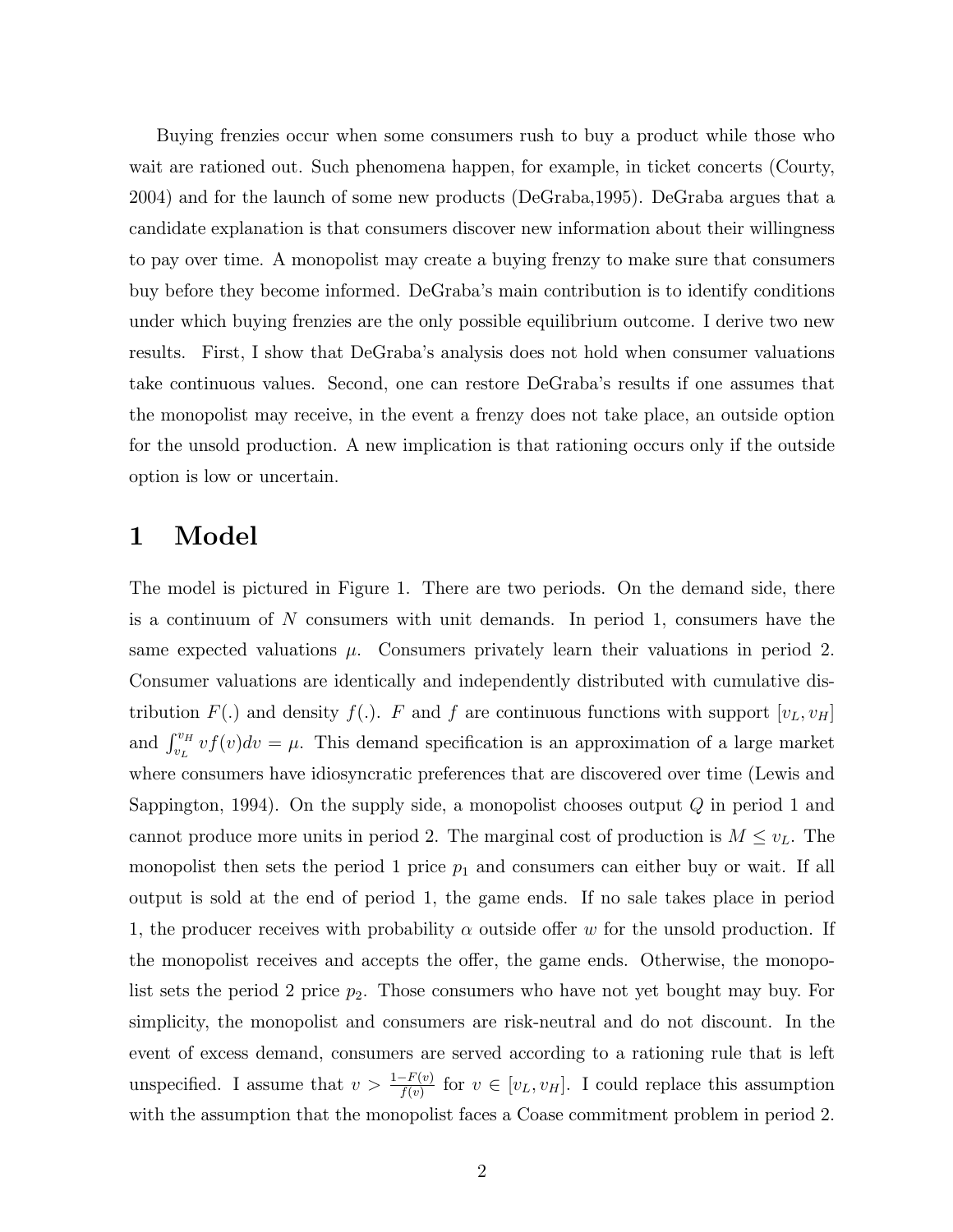Either assumption imply that the monopolist sells all leftover units in period 2. Finally, I make the technical assumption that (at most) mass  $\epsilon$  of consumer may coordinate their decisions where  $\epsilon$  can be arbitrarily small. The role of this assumption, which would hold in a discrete version of the model with  $N$  consumers, will become clear in the proof of proposition 2.

The case  $\alpha = 0$  is a straightforward extension of DeGraba's model to continuous distributions of valuations. The novel part of my setup is the feature that the monopolist may receive an outside offer in period 2 (case  $\alpha > 0$ ). Illustrations can easily be found. If the monopolist is a concert promoter, for example, it may be possible to cancel the event and to recoup part of the fixed cost. In the application to new product development, the monopolist may be able to sell the project to a third party or to direct unsold output to a different geographic market.

I focus on subgame perfect equilibrium. An equilibrium is a sextuplet  $(Q, p_1, r_1, k, p_2, r_2)$ where  $r_1$  is a function that maps Q and  $p_1$  for each consumer into a reservation price in period one,  $k \in \{0, 1\}$  and  $p_2$  map all possible outcomes up to the beginning of period 2 into a decision to cancel the project  $(k = 1)$  and a period 2 price, and  $r_2$  maps for each consumer all possible outcomes, including the realization of the consumer's valuation, into a reservation price in period 2. Following DeGraba, I say that a buying frenzy equilibrium occurs if sales take place only in period 1, a `safe' buying frenzy equilibrium occurs if in addition there is a unique subgame perfect continuation equilibrium after announcement  $(Q, p_1)$ , a market clearing equilibrium if sales take place only in period 2, and an asymmetric equilibrium if some sales take place in both periods.

In period 2, there is no aggregate uncertainty.  $N(1 - F(p))$  consumers are willing to pay at least  $p$ . A lower bound on the monopoly profits is the market clearing profits  $\Pi^{MC} = \max_{p} N(1 - F(p))(p - M)$ . The monopolist could also earn more in a buying frenzy equilibrium. Questions of interest are: (a) Is it possible that only buying frenzies are equilibrium outcomes? That is, can the monopolist earn more than  $\Pi^{MC}$  in any equilibrium? (b) Are there safe buying frenzy equilibrium? (c) Does rationing always take place in a safe buying frenzy equilibrium? The answer to these questions can be positive in DeGraba's setup ( $\alpha = 0$  and discrete valuations). Proposition 1 ( $\alpha = 0$ ) shows that these results do not hold with continuous valuations. Propositions 2 and 3 show that the answer can again be positive when  $\alpha > 0$ .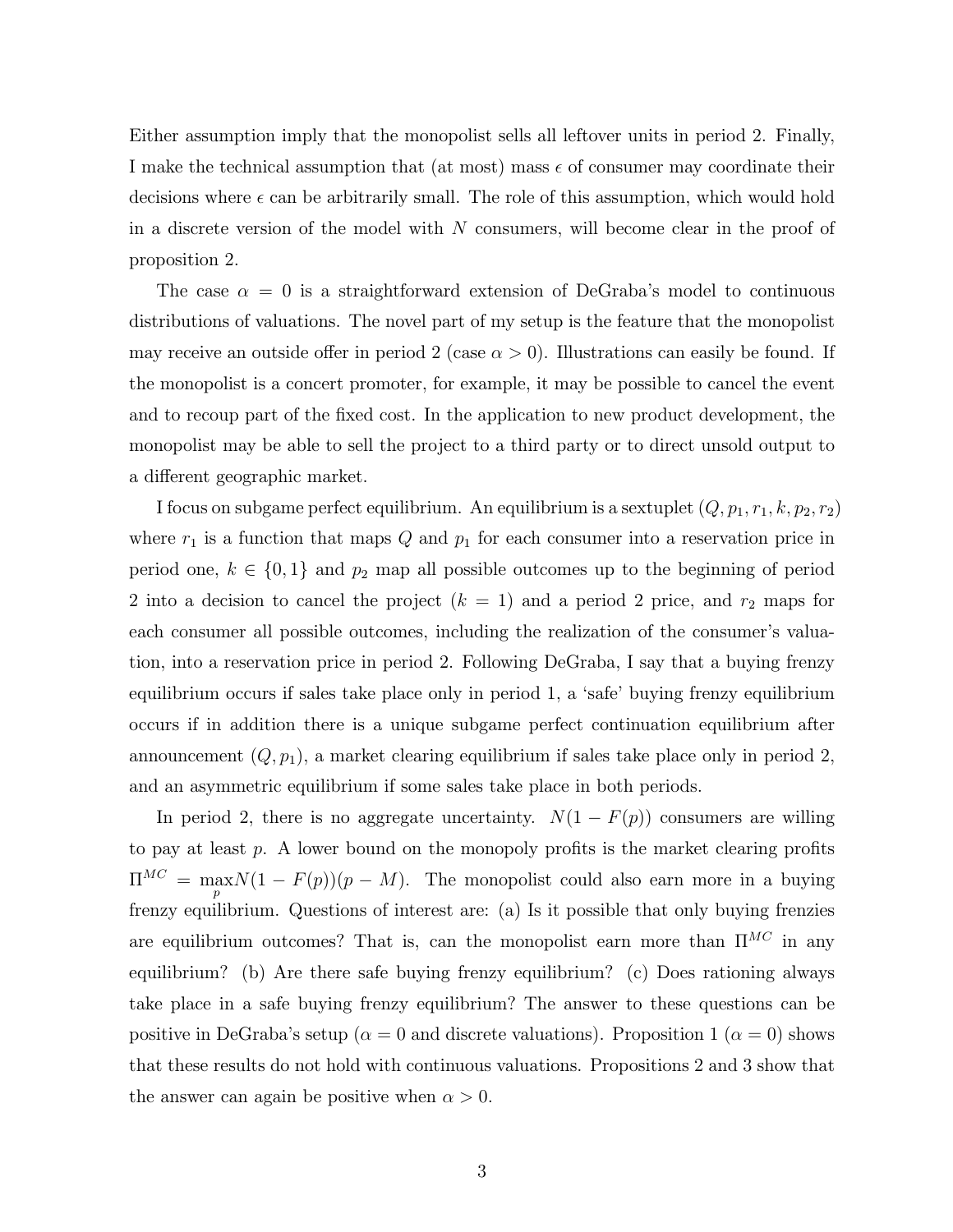### 2 Analysis

Consider the case  $\alpha = 0$ .  $S_2(q, n)$  is the subgame that starts at the beginning of period 2 when *n* consumers have not bought and there is q unsold units. Since  $v > \frac{1-F(v)}{f(v)}$ , it is always optimal for the monopolist to sell all units.  $n(1 - F(p))$  consumers are willing to pay at least p. The equilibrium period 2 price in  $S_2(q, n)$  is

$$
p_2(q, n) = F^{-1} \left( 1 - \frac{q}{n} \right).
$$

The expected utility of a consumer who has not bought in  $S_2(q, n)$  is

$$
U_2(q, n) = \int_{p_2(q, n)}^{v_H} (v - p_2(q, n)) f(v) dv.
$$

 $S_1(Q, p_1)$  denotes the subgame that takes place after the monopolist has set Q and  $p_1$ .

**Proposition 1**: In any  $S_1(Q, p_1)$  such that  $Q \leq N$  and  $Q(p_1 - M) \geq \Pi^{MC}$ , there exists a market clearing continuation equilibrium if  $\alpha = 0$ .

**Proof:** Consider the following continuation equilibrium:  $r_1 < p_1$ ,  $p_2 = p_2(Q, N)$ , and  $r_2 = p_2$ . I only need to show that  $r_1$  is a best reply. Since  $Q(p_1 - M) \ge \Pi^{MC} =$  $\max_q(p_2(q,N)-M) \ge Q(p_2(Q,N)-M)$ , I have  $p_1 \ge p_2(Q,N)$ . A best reply for consumers to set  $r_1 < p_1$  since  $\mu - p_1 \le \mu - p_2(Q, N) \le U_2(Q, N)$ .

Proposition 1 implies that the answer to questions (a) and (b) is negative: There is no safe buying frenzy equilibrium and the market clearing equilibrium  $(p_1 = p_2 = v_L)$ ,  $r_1 < p_1, k = 0, r_2 = p_2$ ) with payoff  $\Pi^{MC}$  always exists. The monopolist cannot rule out this equilibrium because this would imply lowering prices too much. In fact, the monopolist has to offer consumers a utility from buying early that is greater than the highest possible utility they can get by waiting. For a given  $Q$ , the highest price the monopolist can charge to rule out the market clearing equilibrium is  $p_1 = \mu - U_2(Q, N)$ . But the monopolist can do better under market clearing since  $p_2(Q, N) \geq \mu - U_2(Q, N)$ .

Proposition 1 reaches an opposite conclusion from DeGraba's analysis that shows that it is possible that `every subgame perfect equilibrium is a buying-frenzy equilibrium' (Proposition 3, page 337). DeGraba's conclusion rests on the fact that, in contrast with Proposition 1, the market clearing equilibrium can be ruled out in his setup, and this is driven by the combination of two specific features of his model. First, period 2's valuations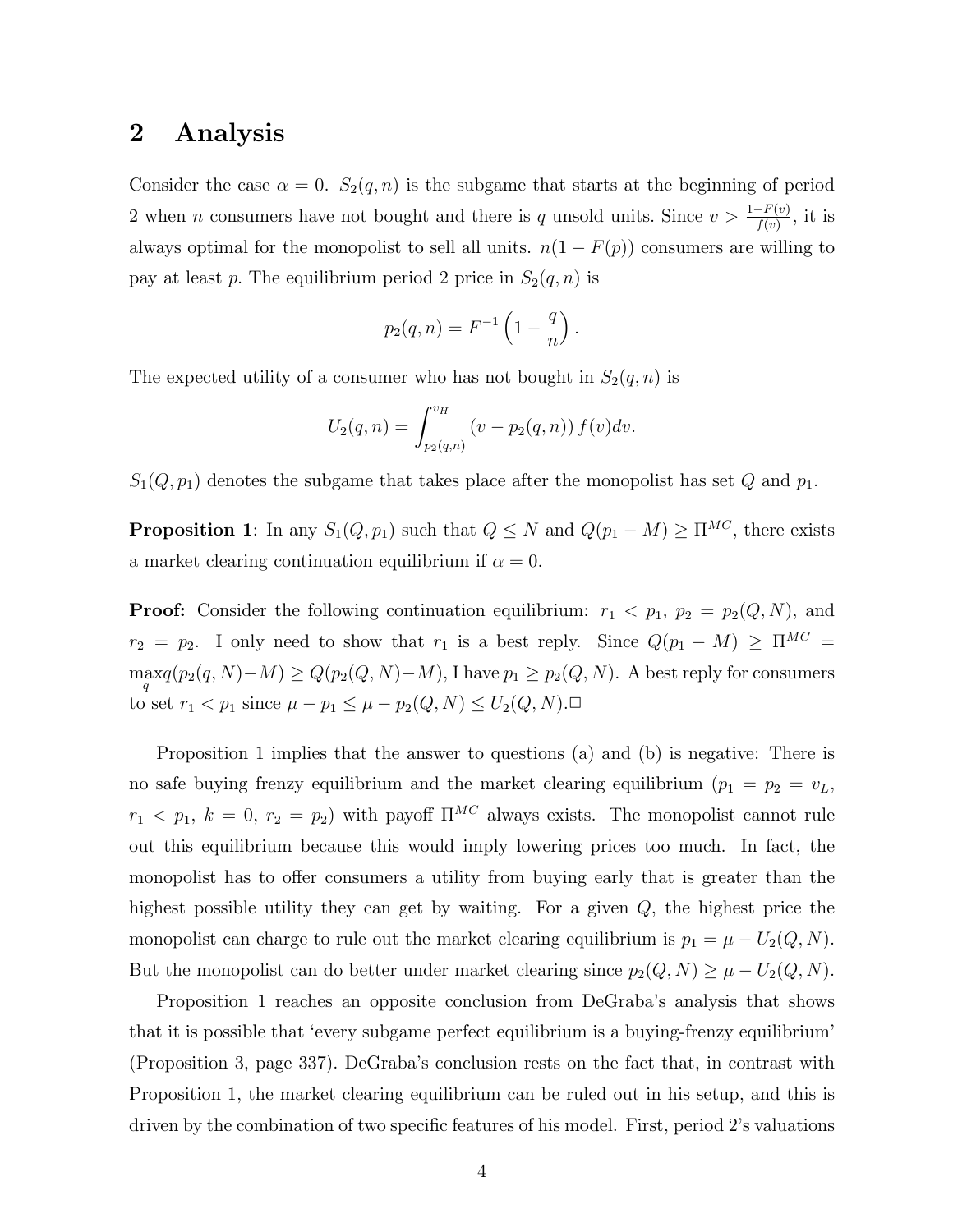can take only a finite number of values  $(2 \text{ in his model})$ . This makes the period  $2 \text{ inverse}$ demand a step function. At the equilibrium period 2's price, a positive mass of consumers is indifferent between purchasing and not doing so. Second, DeGraba assumes that all indifferent consumers actually demand the good and he considers a rationing rule that results in inefficient allocations. Under continuous distribution, however, the goods are efficiently allocated in period 2 and it is never optimal to eliminate the market clearing equilibrium.

Consider next the case  $\alpha > 0$ . (CT) is the ex-post cancellation threat that the monopolist weakly prefers to cancel the project in  $S_2(q, N)$  when she receives an outside offer,

$$
w \ge qp_2(q, N) \tag{CT}
$$

 $(IGC)$  is the incentive constraint that consumers prefer to buy than to wait as a group in  $S_1(Q, p_1)$ 

$$
\mu - p_1 \ge (1 - \alpha)U_2(Q, N) \tag{IGC}
$$

 $(IC)$  is the incentive constraint that mass  $\varepsilon$  of consumers prefer to buy than to wait given that mass  $N - \varepsilon$  buy in  $S_1(Q, p_1)$ 

$$
\mu - p_1 \ge U_2(\max(0, Q - N + \varepsilon), N - Q + \varepsilon)
$$
 (IC)

 $(IC)$  is not really constraining. It holds for any  $p_1 \leq \mu$  as long as  $Q \leq N - \varepsilon$ . Finally, let  $\widetilde{\Pi}^{MC} = \max(\Pi^{MC}, \alpha w + (1 - \alpha)\Pi^{MC})$  and  $(q^*, p_1^*) = \arg \max_{q, p_1} \{q(p_1 - M); s.t. (CT),$  $(IGC), (IC)$  where for presentation's sake I assume that the maximum is unique.

**Proposition 2**: Every equilibrium is a buying frenzy equilibrium if and only if  $q^*(p_1^* - p_2^*)$  $M$ ) >  $\widetilde{\Pi}^{MC}$  (C1), holds.

**Proof:** The 'if' part of the proposition proceeds in three steps.

Claim 1: There is no asymmetric continuation equilibrium in any  $S_1(Q, p_1)$  where  $0 <$  $n_1 < Q \leq N$  consumers buy early. In any asymmetric continuation equilibrium,

$$
U_2(Q - n_1, N - n_1) \ge \mu - p_1 \ge U_2(Q - n_1 + \widetilde{\varepsilon}, N - n_1 + \widetilde{\varepsilon}).
$$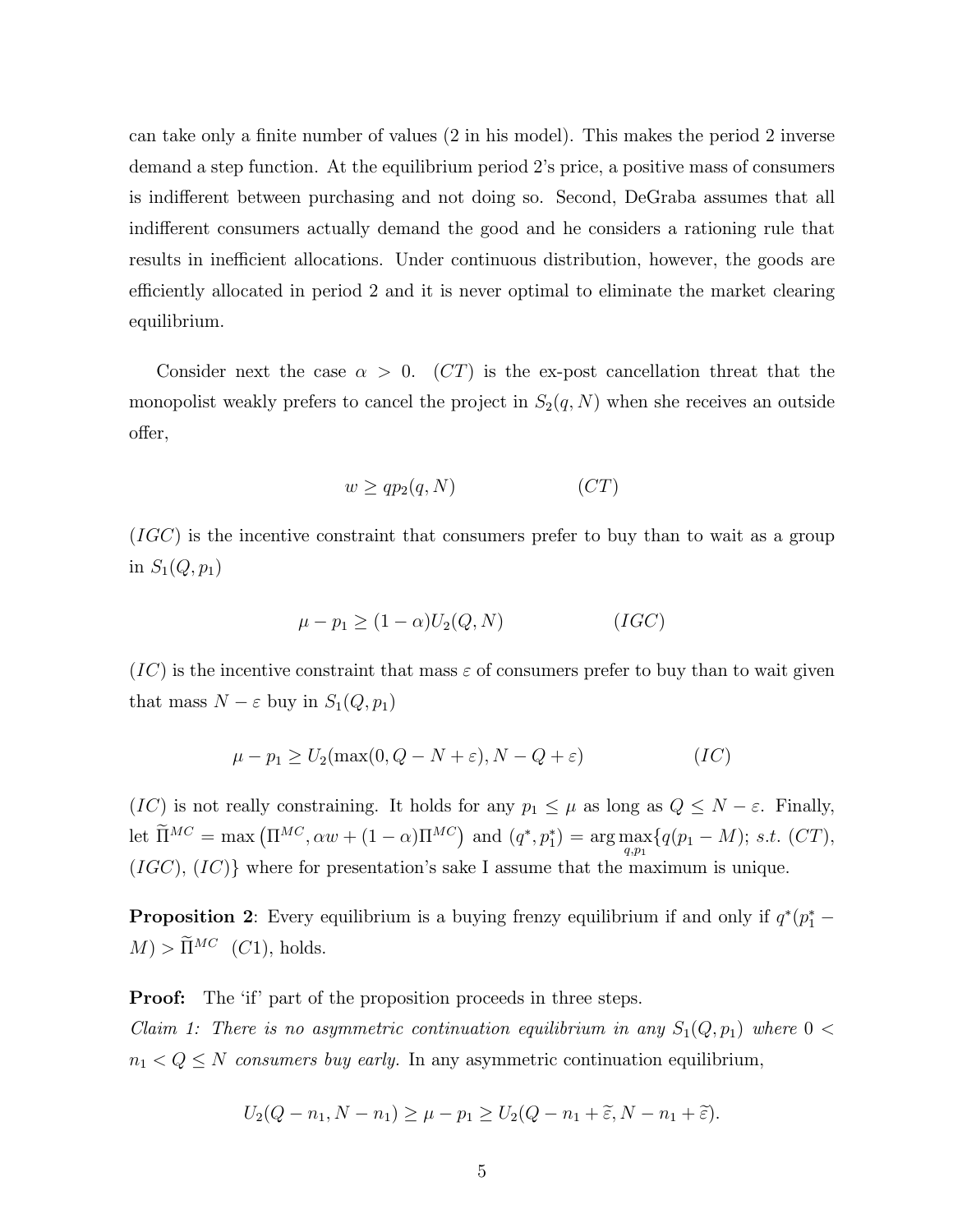since mass  $\widetilde{\varepsilon}\in [0,\varepsilon]$  of consumer may jointly deviate. But  $U_2$  increases with  $\varepsilon$ 

$$
\frac{dU_2}{d\varepsilon}(Q - n_1 + \varepsilon, N - n_1 + \varepsilon) = \frac{N - Q}{(N - n_1 + \varepsilon)^2} \frac{1 - F(p_2(Q - n_1 + \varepsilon, N - n_1 + \varepsilon))}{f\left(F^{-1}\left(1 - \frac{Q - n_1 + \varepsilon}{N - n_1 + \varepsilon}\right)\right)} > 0.
$$

A contradiction.

Claim 2: For any  $\eta > 0$  there exists a unique continuation equilibrium in  $S_1(q^*, p_1^* - \eta)$ . Consider the continuation buying frenzy equilibrium where  $r_1 = p_1^*$ ,  $p_2 = p_2(q^* - n_1, N$  $n_1$ ) if  $n_1$  consumers wait, and  $r_2 = p_2$ . (*IC*) implies that  $r_1$  is a best reply for any mass  $\tilde{\varepsilon} \in [0, \varepsilon]$  of consumers. The only other possible continuation equilibrium is that all consumers wait which is ruled out by  $(IGC)$ .

*Claim 3: There is no market clearing equilibrium.* A lower bound on profits is  $q^*(p_1^* - M)$ .  $(C1)$  implies that the highest possible profits under any market clearing equilibrium are dominated by  $q^*(p_1^* - M)$ . Therefore market clearing cannot be part of an equilibrium. The 'only if' part is proved by contradiction. Assume  $(C1)$  does not hold and consider the market clearing equilibrium with equilibrium strategy profile  $Q = N$ ,  $p_1 = p_2 = v_L$ ,  $k = 1$  iff  $w \ge Qp_2(Q, N), r_1 > r_2 = v_L$  and for any initial announcement  $(Q, p_1) \neq (N, v_L)$ 

$$
r_1(Q, p_1) = \begin{cases} \mu - (1 - \alpha)U_2(Q, N) & \text{if } w \ge Qp_2(Q, N) \\ \mu - U_2(Q, N) & \text{if } w < Qp_2(Q, N) \end{cases}
$$

 $k = 1$  iff  $w \ge Qp_2(Q, N)$ , and  $r_2 = p_2(Q, N)$ . Consumer decisions are optimal. If  $w \ge$  $Qp_2(Q, N)$  they rationally anticipate that the project will be cancelled with probability  $\alpha$  and are better off waiting if  $p_1 > \mu - (1 - \alpha)U_2(Q, N)$ . If  $w < Qp_2(Q, N)$  the project is never cancelled and consumers are better off waiting if  $p_1 > \mu - U_2(Q, N)$ . Given consumer responses, the highest possible profits under any deviation is  $q^*(p_1^* - M)$  which is dominated by  $\widetilde{\Pi}^{MC}$  if  $(C1)$  is violated.

The set of equilibrium under  $(C1)$  is any  $(Q, p_1)$  such that  $Q(p_1 - M) \ge q^*(p_1^* - M)$ ,  $(IC)$  holds, and the continuation equilibrium is a buying frenzy. Propositions  $1 - 2$ imply that the monopolist must receive an outside option with non-negative probability to eliminate the market clearing equilibrium. The outside option reduces consumers' utility from waiting and increases the price the monopolist can charge early. (The price  $p_1$  that satisfies (*IGC*) increases as  $\alpha$  increases.) If  $\alpha = 1$  and  $w \ge Nv_L$ , the monopolist extracts almost all consumer surplus (profits are no less than  $(N - \epsilon)(\mu - M)$ ).

If  $(C1)$  does not hold, then there is no safe buying frenzy equilibrium. If  $(C1)$  holds, there is a unique safe buying frenzy equilibrium  $(q^*, p_1^*)$ . Consider the possibility of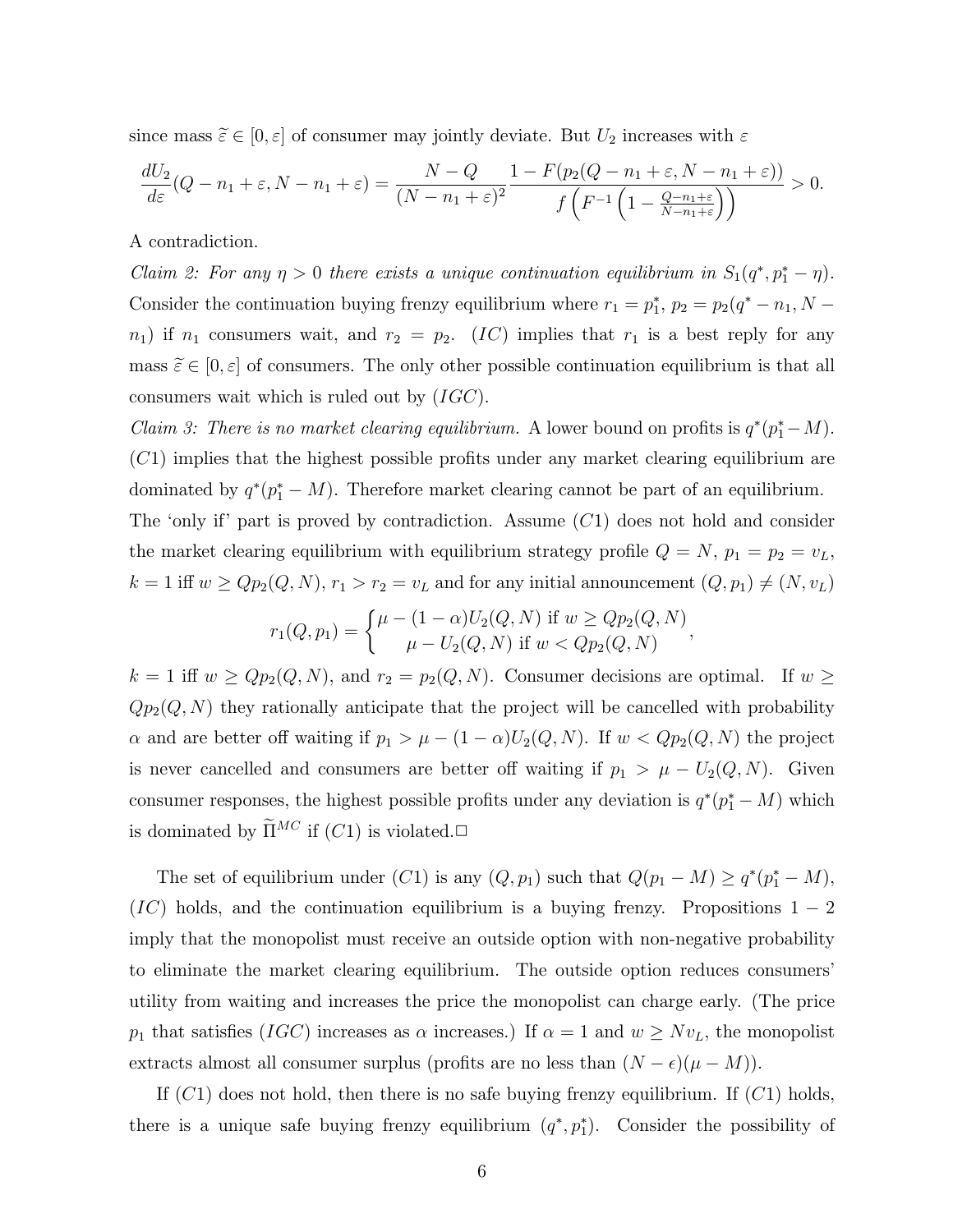rationing in the safe buying frenzy equilibrium. To rule out the uninteresting case where rationing occurs because  $(IC)$  binds, I say that rationing occurs if  $q^* < N - \epsilon$ . Let  $(q^{**}, p_1^{**}) = \arg \max_{q, p_1} \{q(p_1 - M) \text{ s.t. } (IGC), (IC)\}.$ 

**Proposition 3:** Assume  $\epsilon$  is small. Rationing occurs in the safe buying frenzy equilibrium if (C1) holds and either  $\alpha \mu + (1 - \alpha) [v_L - \frac{1}{f(v_L)}]$  $\frac{1}{f(v_L)}] - M < 0 \ \ (C2)$ , or  $w < q^{**} p_2(q^{**}, N)$  $(C3)$ , hold.

**Proof:** I show that profits decrease at  $Q = N$  under  $(C2)$ . Let  $\pi(q) = q(\mu - (1 \alpha)U_2(q, N) - M$ .

$$
\frac{d}{dq}\pi(q) = \mu - (1 - \alpha)U_2(q, N) - M - (1 - \alpha)\left(\frac{q}{N}\right)^2 \frac{1}{f\left(F^{-1}\left(1 - \frac{q}{N}\right)\right)}
$$

 $\frac{d}{dq}\pi(N) = \alpha\mu + (1-\alpha)[v_L - \frac{1}{f(v_L)}]$  $\frac{1}{f(v_L)}]-M < 0$  and by continuity  $\frac{d}{dq}\pi(N-\epsilon) < 0$  for  $\epsilon$  small enough. If  $(C3)$  holds then  $q^* < q^{**} \leq N$ . For  $\epsilon$  small enough  $q^* < N - \epsilon$ .

If  $\alpha = 1$ , (C2) cannot hold. If w is large (C3) cannot hold. Therefore, rationing can occur only if the outside option is uncertain or low.

#### References

- 1. Courty, Pascal. "Some Economics of Ticket Resale." Journal of Economic Perspectives. Spring 2003, 17 (2) p.85-97.
- 2. DeGraba, Patrick. "Buying Frenzies and Seller-Induced Excess Demand." RAND Journal of Economics. Vol. 26, No 2, (Summer 1995):331-42.
- 3. Lewis, Tracy and David Sappington. "Supplying Information to Facilitate Price Discrimination". International Economic Review. 35 (1994):309-327.